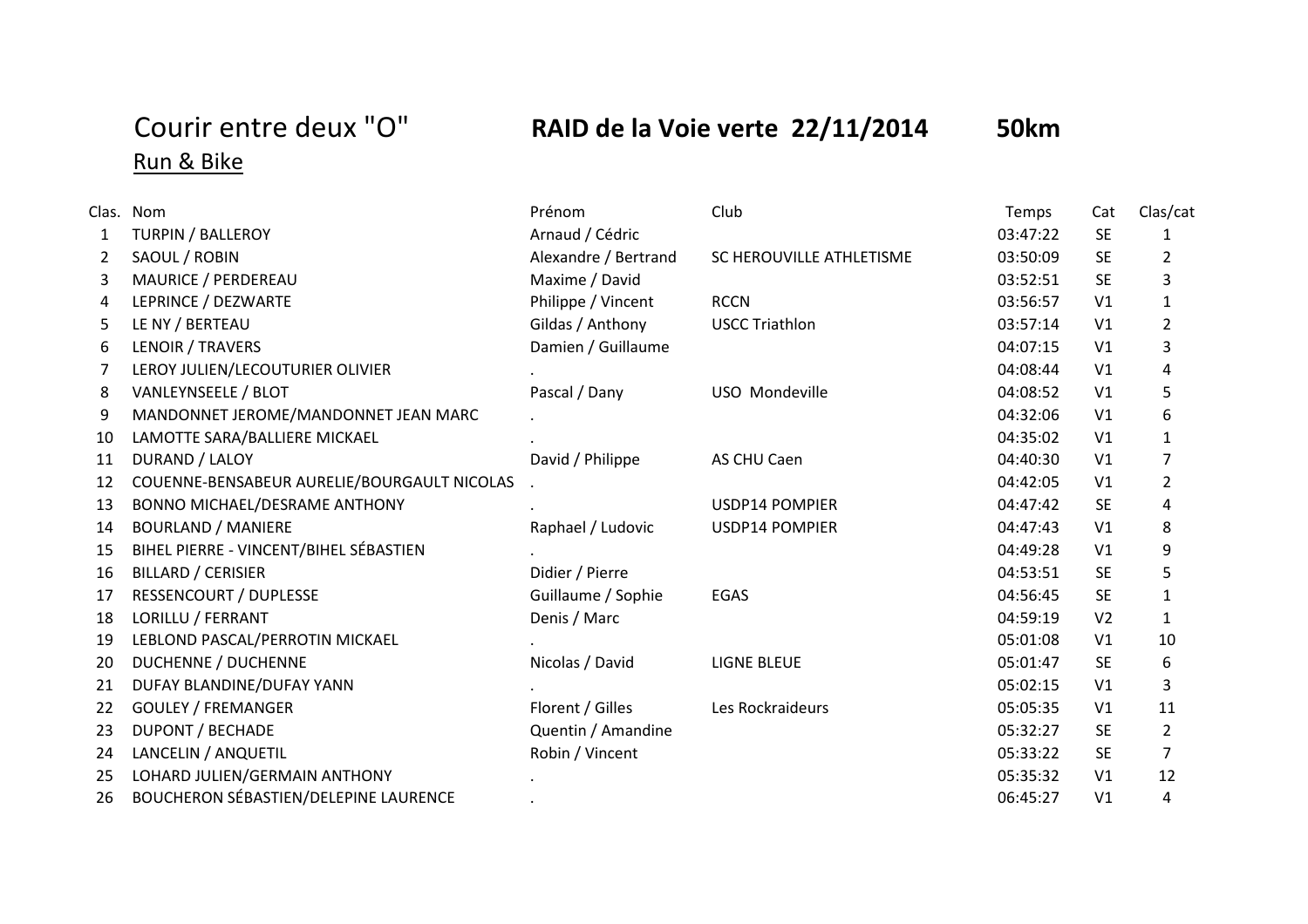Solo

|    | Clas. Nom          | Prénom                | Club                          | Temps    | Cat            | Clas/cat       |
|----|--------------------|-----------------------|-------------------------------|----------|----------------|----------------|
| 1  | <b>ANDRE</b>       | <b>CHRISTOPHE</b>     | CAP Condé                     | 04:22:02 | V <sub>1</sub> | 1              |
| 2  | <b>AUSSANT</b>     | Jean                  | Les Petits Suisses Normands   | 04:33:42 | V <sub>1</sub> | $\overline{2}$ |
| 3  | <b>DURANT</b>      | <b>JACKY</b>          | <b>USC MEZIDON</b>            | 04:34:40 | <b>SE</b>      | $\mathbf{1}$   |
| 4  | PAUGAM             | Marcel                | <b>USM Vire Trail</b>         | 04:36:12 | V <sub>2</sub> | $\mathbf{1}$   |
| 5  | <b>LEBRET</b>      | Laurent               | Villers Bocage Endurance 14   | 04:38:34 | V1             | 3              |
| 6  | <b>BANVILLE</b>    | <b>CHRISTIAN</b>      | CENTRE DE PLEINE NATURE DOMAH | 04:43:33 | V1             | 4              |
| 7  | <b>VINCENT</b>     | <b>ANTOINE</b>        | <b>CAEN ATHLETIC CLUB</b>     | 04:48:35 | V <sub>2</sub> | $\overline{2}$ |
| 8  | <b>BLANCHET</b>    | Stephane              | Villers Bocage Endurance 14   | 04:55:14 | V <sub>1</sub> | 5              |
| 9  | <b>DESCHATEAUX</b> | <b>ROBERT</b>         | <b>USC MEZIDON</b>            | 04:55:57 | V <sub>2</sub> | 3              |
| 10 | SEMMAD             | SONIA                 | TEAM LA MAISON DE RUNNING     | 04:56:54 | V1             | 1              |
| 11 | <b>LEMONNIER</b>   | Laurent               |                               | 04:56:56 | V1             | 6              |
| 12 | <b>MOREL</b>       | Michel                | <b>CAEN MARATHON</b>          | 04:58:19 | V <sub>3</sub> | 1              |
| 13 | <b>DORON</b>       | Bertrand              | Honorine Lève - toi           | 05:02:06 | V <sub>2</sub> | 4              |
| 14 | <b>FOUBERT</b>     | <b>STEPHANE</b>       | <b>CL COLOMBELLES</b>         | 05:05:28 | V1             | $\overline{7}$ |
| 15 | <b>GUESNON</b>     | Didier                | <b>LIGNE BLEUE</b>            | 05:06:57 | V <sub>2</sub> | 5              |
| 16 | <b>JOUANNE</b>     | Marie - Clothilde     | <b>ASPTT Running Caen</b>     | 05:09:37 | V1             | $\overline{2}$ |
| 17 | ZANA               | <b>Bruno</b>          |                               | 05:11:17 | V <sub>1</sub> | 8              |
| 18 | <b>BORTOLUSSI</b>  | Remy                  | Rougier & Fils                | 05:24:15 | <b>SE</b>      | 2              |
| 19 | <b>DESCHATEAUX</b> | <b>CLAUDINE</b>       | <b>USC MEZIDON</b>            | 05:25:42 | V <sub>2</sub> | 1              |
| 20 | <b>FAYOL</b>       | Patrice               |                               | 05:25:42 | V <sub>2</sub> | 6              |
| 21 | COQUIN             | Emmanuel              | <b>VIKAZIM</b>                | 05:26:28 | V1             | 9              |
| 22 | SIMIAND            | Regis                 | Eolia Omaha Beach             | 05:27:37 | V1             | 10             |
| 23 | <b>TREANGLE</b>    | Frederick             | <b>AS NATIXIS</b>             | 05:29:19 | <b>SE</b>      | 3              |
| 24 | <b>CARASIN</b>     | Laurent               | <b>AS NATIXIS</b>             | 05:29:24 | V1             | 11             |
| 25 | <b>ALIX</b>        | Laurent               | FREE RUNNERS LE CLUB          | 05:30:12 | <b>SE</b>      | 4              |
| 26 | <b>BALOCHE</b>     | Gregory               |                               | 05:34:36 | V1             | 12             |
| 27 | <b>ROUTY</b>       | <b>JOEL</b>           | CENTRE DE PLEINE NATURE DOMAH | 05:34:42 | V <sub>2</sub> | 7              |
| 28 | <b>BERTHELOT</b>   | <b>Thierry Pierre</b> |                               | 05:36:19 | V <sub>2</sub> | 8              |
| 29 | <b>FOUBERT</b>     | <b>Beatrice</b>       | A3 Alençon                    | 05:42:59 | V <sub>2</sub> | $\overline{2}$ |
| 30 | <b>DUPUIS</b>      | Loic                  | CEPS Cambes en plaine         | 05:43:15 | V <sub>1</sub> | 13             |